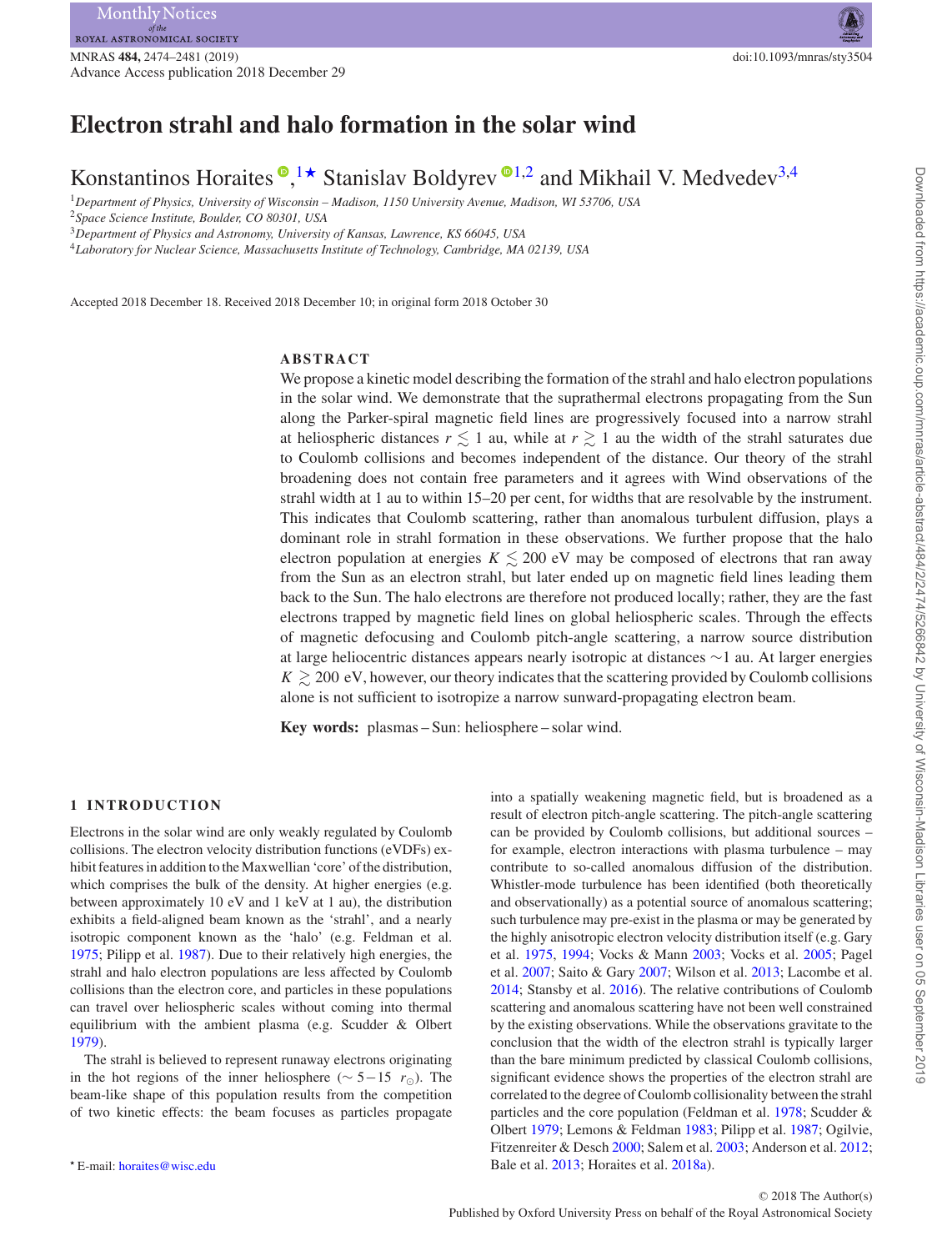The halo component of the eVDF is the least well understood theoretically, in spite of the fact that the halo is observed ubiquitously in the solar wind and its properties have been thoroughly characterized by observations. A reasonable theory of the halo needs to explain a variety of its characteristics, most notably, its high degree of isotropy and its non-Maxwellian velocity profile. Several competing theories have been posited over the years that have attempted to explain the halo's origin. Scudder & Olbert [\(1979\)](#page-7-1) proposed that the sunward-moving suprathermal electrons observed near 1 au – which are generally classified as part of the halo population – had previously been moving antisunward but had undergone large-angle backscattering at some larger heliocentric distance 1–10 au. Vocks et al. [\(2005\)](#page-7-3) developed numerical simulations in which a spectrum of sunward-propagating whistler waves was imposed. These waves supplied angular diffusion, in concert with Coulomb collisions, which developed the suprathermal electrons into halo and strahl populations. Che, Goldstein & Viñas  $(2014)$  $(2014)$  and Che & Goldstein [\(2014\)](#page-6-8) noted that the two-stream instability caused by very energetic electrons (∼1 keV) may play a role in establishing the relative magnitudes of the strahl and halo distributions. Livadiotis & McComas [\(2011\)](#page-7-12) applied non-extensive statistical mechanics to address the non-Gaussian shape of the halo velocity distribution function. Lichko et al. [\(2017\)](#page-7-13) proposed that the halo electrons may be accelerated to suprathermal energies by the magnetic pumping mechanism, which arises from the repeated large-scale compression and decompression of magnetic field lines.

In our previous work (Horaites et al. [2018a\)](#page-6-6), we developed a theory for the electron strahl based on Coulomb collisions. We demonstrated that the drift-kinetic equation for the fast strahl electrons can be solved if the variations of the magnetic field and plasma density are known as functions of distance along a magnetic flux tube. We approximated these dependences from local measurements of the plasma parameters, assuming that the background density, temperature, and magnetic field strength all varied as power laws of distance along the flux tube. We found that our derived expression for the strahl width provided a surprisingly good fit to Wind observations of the eVDF at 1 au, even though only Coulomb scattering was taken into account. In Horaites et al. [\(2018b\)](#page-6-9), we discussed the linear kinetic stability of a simple corestrahl eVDF; surprisingly, our numerical analysis did not reveal any unstable modes that would resonate with the fast-moving strahl particles.

In this work, we further generalize our theory of the electron strahl velocity distribution function, assuming only that the global magnetic field follows the azimuthally symmetric Parker spiral. Our prediction for the strahl width does not contain free parameters and is applicable for an arbitrary heliospheric distance.<sup>1</sup> We find that while the runaway electron beam is focused by the radially weakening magnetic field, its width *saturates* and approaches a universal value at distances beyond 1 au. For the strahl particles of energy 100 eV in a plasma of ambient density 5 cm<sup>−</sup>3, the total strahl width saturates at about 24◦ irrespective of the distance as long as

<sup>1</sup>To be more precise, in our treatment of fast electrons  $(10-100 \text{ eV})$  we neglect the time-variation of the magnetic-line structure, since the speed of the electrons is much larger than that of the solar wind. This assumption, however, becomes incorrect at very large heliospheric distances, where the Parker-spiral magnetic field is mostly azimuthal and the *radial* velocity of the electrons streaming along the magnetic field lines becomes comparable to the solar wind velocity. At those distances  $(r \ge 20 \text{ au})$ , our assumption of stationarity does not hold, and our theory needs to be modified to include the solar-wind advection effects.

 $r \gg 1$  au. The magnetic-field focusing effects are thus effectively arrested by classical Coulomb collisions in the outer heliosphere, yielding a significant saturated strahl width.

The saturation of the strahl-width variation with distance is an important result of our Coulomb theory. We therefore suggest that when the observations find that the strahl width does not saturate but rather increases with the distance at  $r > 1$  au – see e.g. the discussion in Anderson et al.  $(2012)$  and Graham et al.  $(2017, 2018)$  $(2017, 2018)$  $(2017, 2018)$  – some other scattering mechanisms, in addition to Coulomb collisions, must be at play. However, a direct comparison of our prediction with the measurements of Wind satellite at 1 au shows that our Coulomb theory describes the strahl width rather well, leaving limited room for anomalous scattering effects in the region  $r \lesssim 1$  au.

We further propose that if the strahl particles collimated in this process later find their way back to the Sun, say, by following closed magnetic field lines (e.g. Gosling et al. [1993;](#page-6-12) Gosling, Skoug & Feldman [2001\)](#page-6-13), then at least for the particle energies of  $K \lesssim 200$  eV, their velocity distribution will inevitably approach an isotropic shape at lower heliospheric distances due to the combined effect of magnetic defocusing and pitch-angle Coulomb scattering. Such isotropization is very efficient; for it to occur the strahl electrons with an energy of 100 eV need to be turned around at a distance of about 8 au. The halo electrons in our model are therefore not produced locally; rather, they are the runaway electrons trapped by magnetic field lines on a global heliospheric scale. Our theory is, however, insensitive to the particular mechanism that produces a population of sunward-streaming suprathermal particles at large distances. As long as such a population exists, it should develop naturally into an isotropic distribution at smaller distances. Our analysis demonstrates that at least in the energy range  $K \lesssim 200 \text{ eV}$ classical Coulomb collisions can play a dominant role in producing the halo population, thus circumventing the need to invoke strong anomalous diffusion mechanisms (e.g. strong wave-particle scattering). At higher electron energies, however, our theory demonstrates that Coulomb collisions become significantly less effective, and they alone cannot isotropize a narrow electron beam.

In Section 2, we derive an analytic expression for the strahl distribution, which uniquely predicts this population's angular width. In Section 3, we compare the prediction for the strahl width with direct measurements derived from the Wind satellite's SWE strahl detector (Ogilvie et al. [1995\)](#page-7-14). In Section 4, we present a speculative theory of the origin of the halo distribution, that like our theory of the strahl, is based only on magnetic focusing and Coulomb collisions. Our conclusions are presented in Section 5.

## **2 THE ELECTRON STRAHL**

We will describe the electron distribution function *f* in terms of the distance along a magnetic flux tube *x*, the velocity magnitude *v*, and cosine of the pitch angle  $\mu$ :

$$
\mu \equiv \hat{B} \cdot \mathbf{v}/v,\tag{1}
$$

where the unit vector  $\hat{B}$  points along the (Parker spiral) magnetic field, in the antisunward direction. The steady-state drift kinetic equation for the distribution function  $f(v, \mu, x)$  then takes the following form (e.g. Kulsrud [1983\)](#page-7-15):

$$
\mu v \frac{\partial f}{\partial x} - \frac{1}{2} \frac{d \ln B}{dx} v (1 - \mu^2) \frac{\partial f}{\partial \mu}
$$
  
 
$$
- \frac{e E_{\parallel}}{m} \left[ \frac{1 - \mu^2}{v} \frac{\partial f}{\partial \mu} + \mu \frac{\partial f}{\partial v} \right] = \hat{C}(f), \tag{2}
$$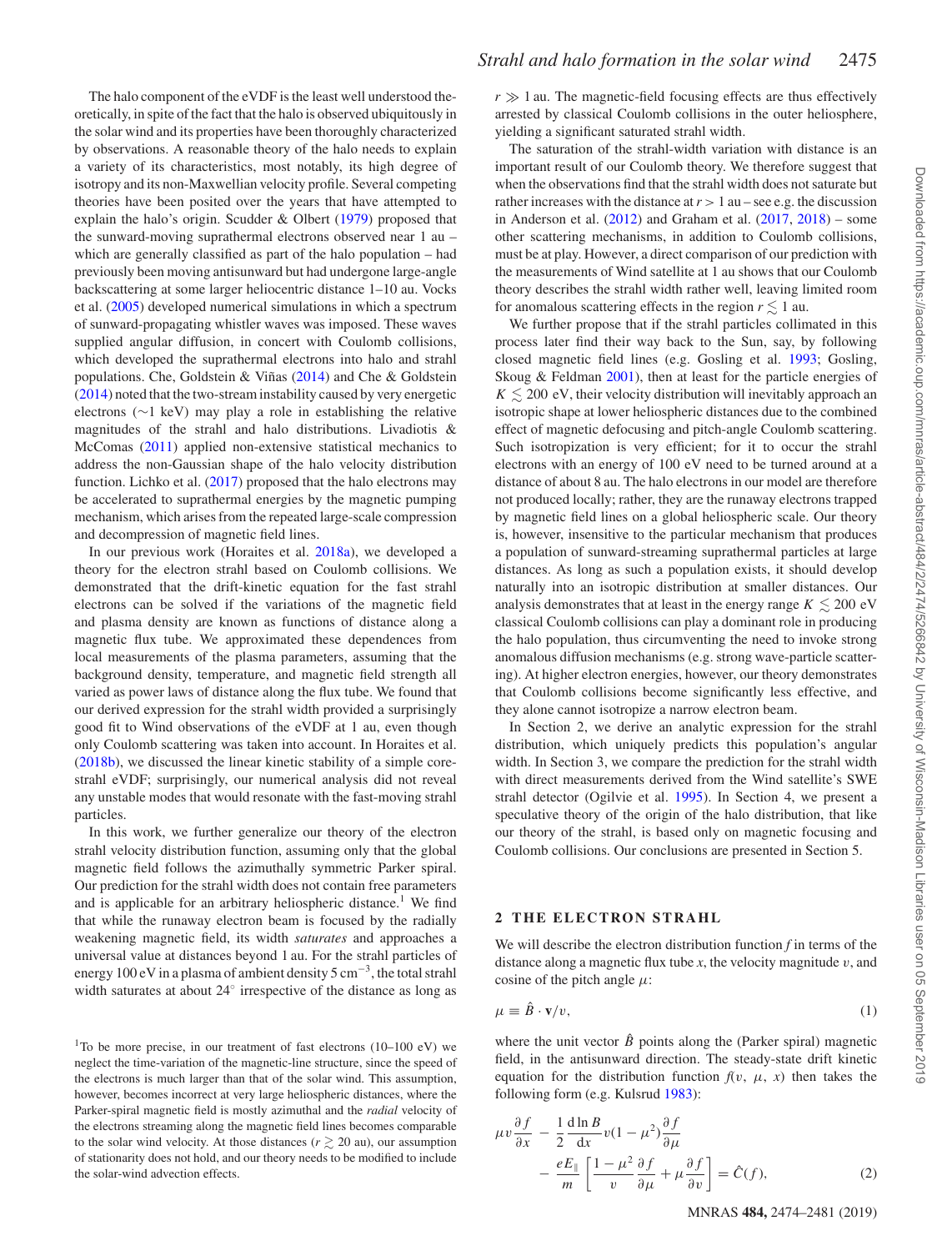where  $E_{\parallel}$  is the electric field parallel to the magnetic field line. In equation (2), we have neglected the  $E \times B$  drift. This equation describes the evolution of the (gyrotropic) electron distribution function for the electron population whose speed is much greater than the speed of the solar wind,  $v \gg v_{sw}$ . The magnetic fields lines are advected with the solar wind, and therefore the magnetic field can be assumed stationary for such electrons. If we further assume that the energies of these electrons significantly exceed the thermal energy of the core particles, we may use the linearized form of the collision integral for such electrons (e.g. Helander & Sigmar [2002\)](#page-6-14):

$$
\hat{C}(f) = \frac{4\pi n e^4 \Lambda}{m_e^2} \left[ \frac{\beta}{v^3} \frac{\partial}{\partial \mu} (1 - \mu^2) \frac{\partial f}{\partial \mu} + \frac{1}{v^2} \frac{\partial f}{\partial v} + \frac{v_{th}^2}{2v^2} \left( -\frac{1}{v^2} \frac{\partial f}{\partial v} + \frac{1}{v} \frac{\partial^2 f}{\partial v^2} \right) \right],
$$
\n(3)

 $\sum_i n_i Z_i^2 / n_e$  is the effective ion charge, and  $n \approx n_e$  and  $v_{th}$  are, where  $\Lambda$  is the Coulomb logarithm,  $\beta = (1 + Z_{\text{eff}})/2$ ,  $Z_{\text{eff}} =$ respectively, the density and thermal speed of the core electron population. As is typical for the fast solar wind  $v_{sw}$  > 550 km s<sup>-1</sup>, we will assume that the abundance of  $He^{2+}$  is 5 per cent of the  $H^{+}$ abundance (Wurz [2005\)](#page-7-16), and neglect the minor ions. For a quasineutral plasma with this composition, we find  $Z_{\text{eff}} \approx 1.1$  and  $\beta$  $\approx$  1.05. The first term in the collision integral (3) describes the pitch-angle scattering of the fast electrons by the slow ions and electrons of the core population, while the remaining terms describe the energy exchange with the core electrons. If we are interested in the evolution of the fast electrons forming a narrow electron strahl with  $v_{\perp} \gg v_{\perp}$ , one can demonstrate that the energy-exchange term is negligible in comparison to the scattering term. In what follows, we therefore keep only the first term in equation (3).

We simplify the analysis by introducing new variables, proportional to the electron energy,  $E = v^2 + (2/m_e)e\phi(x)$ , and the magnetic moment,  $M = (1 - \mu^2)v^2/B(x)$ . In these expressions,  $e < 0$  is the electron charge, and  $\phi(x)$  is the electric potential measured with respect to  $x = \infty$ . In these variables, the drift-kinetic equation (2) for the electron distribution function  $f(E, M, x)$  takes a simple form:

$$
\frac{\partial f}{\partial x} = \frac{16\pi e^4 \Lambda \beta n(x)}{m_e^2 \mathcal{E}(E, x) B(x)} \frac{\partial}{\partial M} M \sqrt{1 - \frac{MB(x)}{\mathcal{E}(E, x)} \frac{\partial f}{\partial M}},\tag{4}
$$

where  $\mathcal{E}(E, x) = E - (2/m_e)e\phi(x)$ . For the runaway strahl electrons that we consider,  $\mathcal{E} \approx E$ , and since  $v_{\parallel} \gg v_{\perp}$  we have  $MB(x)/\mathcal{E}(E, x) \ll 1$ . Equation (4) can then be simplified as

$$
\frac{\partial f}{\partial x} = \frac{16\pi e^4 \Lambda \beta n(x)}{m_e^2 E B(x)} \frac{\partial}{\partial M} M \frac{\partial f}{\partial M}.
$$
 (5)

We can now introduce a new spatial variable *y* from the condition

$$
dy = \left(\frac{16\pi e^4 \Lambda \beta}{m_e^2 E}\right) \left(\frac{n(x)}{B(x)}\right) dx, \tag{6}
$$

where d*x* is the length element along the magnetic field line. We now notice that in ideal MHD, which is the basis for the Parker model, the vector  $B(x)/n(x)$  is frozen into the plasma flow, which means that this vector changes proportionally to the magnetic-line element d*x* when advected by the flow (e.g. Biskamp [2003;](#page-6-15) Tobias, Cattaneo & Boldyrev [2013\)](#page-7-17). This allows us to write

$$
dx/dx_0 = \left(\frac{B(x)}{n(x)}\right) / \left(\frac{B(x_0)}{n(x_0)}\right),\tag{7}
$$

where  $x_0$  is some fixed position, which we will choose, for definiteness, as the point where the magnetic field line is directed

<span id="page-2-0"></span>

**Figure 1.** Sketch (drawn not to scale) of the magnetic field lines forming an azimuthally symmetric Parker spiral. If the solar wind velocity,  $v_{sw}$ , is constant, the radial element d*r* does not change as the magnetic-field lines are advected with the solar wind, while the corresponding length element d*x* along a magnetic field line changes according to equation (9).

at  $45^\circ$  with respect to the radial direction.<sup>2</sup> For simplicity, we will assume an axisymmetric Parker spiral model for the magnetic field. For the Parker spiral, the heliospheric distance  $r_0$  corresponding to the point  $x_0$  is given by the formula

$$
r_0 = v_{sw}/\omega_s,\tag{8}
$$

where  $\omega_s$  is the model angular velocity of the Sun and  $v_{sw}$  is the (constant) speed of the solar wind. In practice, the heliospheric distance  $r_0$  corresponding to the point  $x_0$  turns out to be approximately 1 au.

Since the lines are frozen into the radial solar-wind flow whose velocity, *vsw*, is nearly constant, the radial displacement d*r* corresponding to the field-line element d*x* does not change as this element is advected with the flow, see Fig. [1.](#page-2-0) We therefore have element is advected with the how, see Fig. 1. we therefore  $dx_0 = dr_0 \sqrt{2} = dr \sqrt{2}$ . From equation (7), we therefore have

$$
dx = dr\sqrt{2}\left(\frac{B(x)}{n(x)}\right) / \left(\frac{B(x_0)}{n(x_0)}\right),
$$
\n(9)

which, after substitution into equation (6) gives

$$
dy = \left(\frac{16\sqrt{2}\pi e^4 \Lambda \beta n(x_0)}{m_e^2 EB(x_0)}\right) dr.
$$
 (10)

Quite remarkably, we derive that the variable *y* is equal (up to a constant) to the heliospheric distance *r*. Parenthetically, we note that equation (10) would change if the solar wind velocity were not assumed to be constant; see a discussion of this effect in Appendix A.

Finally, conducting an additional change of variable  $\zeta = \sqrt{M}$ , we cast equation (5) in the form of a standard 2D radial diffusion equation describing  $f(E, \zeta, y)$ :

$$
\frac{\partial f}{\partial y} = \frac{1}{4} \frac{1}{\zeta} \frac{\partial}{\partial \zeta} \zeta \frac{\partial f}{\partial \zeta}.
$$
\n(11)

This equation can be solved if the distribution of the strahl electrons is known at some initial position *yin*. We assume that this distribution

<sup>2</sup>The frozen-in condition is elementarily related to a flux conservation. Consider a radially expanding slab of solar wind plasma, with fixed thickness d*r* and small cross-sectional area *A*(*r*). The frozen-flux condition dictates that  $B(r)\hat{x} \cdot \hat{r}A(r) = const.$ , while particle conservation within the expanding parcel can be expressed as  $n(r)A(r)dr = const.$  Dividing the former equation by the latter, and noting that  $\hat{x} \cdot \hat{r} dx = dr$ , we find that the quantity  $n(r)dx/B(r)$  is constant at all distances for the expanding parcel. In our azimuthally symmetric steady-state model, this identity holds throughout a single flux tube, which leads to equation (7).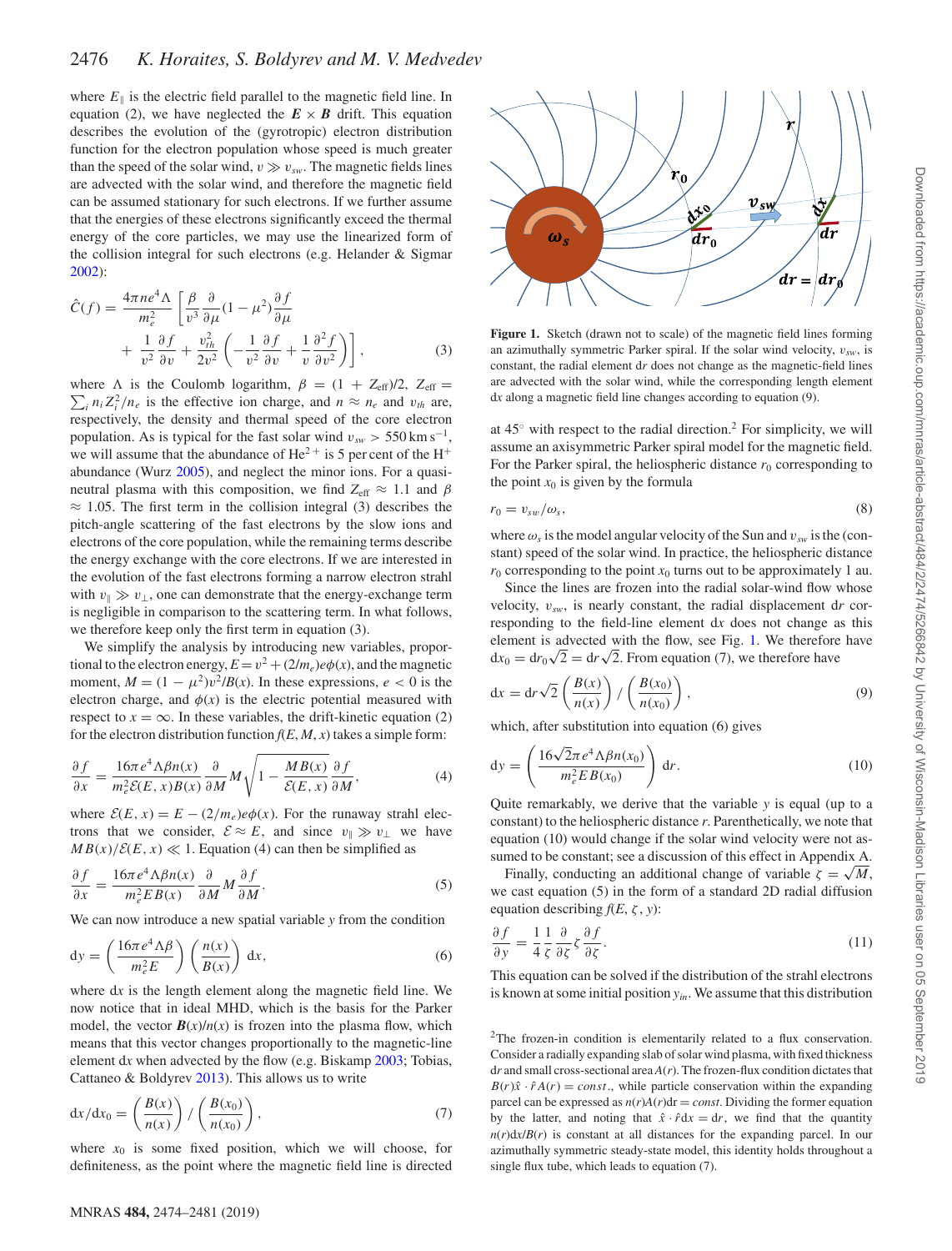is narrow, i.e. concentrated at  $v_{\parallel} \gg v_{\perp}$ . Then at larger distances *y*  $\gg y_{in}$  it can be approximated by the standard solution of the 2D diffusion equation:

$$
f(E, M, y) = \frac{C(E)}{y} \exp\left(-\frac{\zeta^2}{y}\right) = \frac{C(E)}{y} \exp\left(-\frac{M}{y}\right), \quad (12)
$$

where  $C(E)$  is an arbitrary function that may be related to the distribution of fast electrons at the base of the solar wind. This supports similar conclusions drawn by, e.g. Smith, Marsch & Helander [\(2012\)](#page-7-18), about the coronal origins of the strahl electrons. We need not relate function *C*(*E*) to the thermal distribution of the core electrons at a given distance, a priori, since the strahl is not in thermal equilibrium with them.

In the Parker-spiral model, the magnetic field strength changes with the heliospheric distance as  $B(r) =$ changes with the netrospheric distance as  $B(r) = B(r_0)(r_0/r)\sqrt{1 + r_0^2/r^2}/\sqrt{2}$ , where  $r_0$  is the heliospheric distance corresponding to the field-line position  $x_0$ , as described by equation (8). We can now re-write the obtained solution (12) for the electron-strahl distribution function (again assuming  $E \approx v^2$ ) using the variables  $v, \mu, r$ :

$$
f(v, \mu, r) = \frac{C(v^2)}{r} \exp\left\{-\frac{v^4(1-\mu^2)}{\sqrt{1+r_0^2/r^2}} \left(\frac{m_e^2}{16\pi n_0 r_0 e^4 \Lambda \beta}\right)\right\},\tag{13}
$$

where we have denoted  $n_0 = n(r_0)$ . This completes our solution for the strahl component of the electron distribution function. Except for the undetermined isotropic velocity function  $C(v^2)$ , this solution does not contain free parameters.

The width of the obtained strahl distribution function at a given energy can be found directly from this solution. From the exponential factor of equation (13), we find the so-called strahl full width at half-maximum,  $\theta_{FWHM}$ :<sup>3</sup>

$$
\theta_{\text{FWHM}} = 2 \sin^{-1} \left\{ \frac{16 \pi n_0 r_0 e^4 \Lambda \beta \sqrt{1 + r_0^2 / r^2} \ln(2)}{m_e^2 v^4} \right\}^{1/2}.
$$
 (14)

Expressions (13) and (14) are the main predictions of our theory for the electron strahl.

A simpler expression can be derived using the small angle approximation sin<sup>-1</sup> $\theta \approx \theta$ . By assuming the typical values for the parameters<sup>4</sup>  $\Lambda \approx 30$ ,  $\beta \approx 1.05$ , and  $r_0 \approx 1$  au, equation (14) can be approximated as

$$
\theta_{\text{FWHM}} \approx 24^{\circ} \left( \frac{K}{100 \text{ eV}} \right)^{-1} \left( \frac{n_0}{5 \text{ cm}^{-3}} \right)^{1/2} \left( 1 + \frac{r_0^2}{r^2} \right)^{1/4}, \quad (15)
$$

where  $K \equiv m_e v^2/2$ . As previously shown in Horaites et al. [\(2018a\)](#page-6-6), the strahl width varies as the square root of the density, and varies inversely with the energy.

Two important observations should be made about this solution. First, the width of the electron strahl is independent of the overall

<sup>3</sup>The full width at half-maximum is twice as large as the corresponding half-maximum pitch angle *θ*.

<sup>4</sup>The Coulomb logarithm is estimated as  $\Lambda \approx 24 - \ln(n^{1/2}/T)$ , where  $n \, (\text{cm}^{-3})$  is the density of the particles and  $T \, (\text{eV})$  is their temperature (Huba et al. [1998\)](#page-6-16). For the estimate, one needs to consider the particles that thermal velocity is larger than the relative velocity between the scattered (strahl) and scattering (core) particles. We therefore substitute here the temperature of the strahl and halo particles,  $T \sim 100$  eV, and their combined density  $n \sim 0.5$  cm<sup>-3</sup>, which is about 5–10 per cent of the core density (e.g. Štverák et al. [2009\)](#page-7-19).

strength of the magnetic field, as e.g. the term  $B(r_0)$  is absent from equation (14). The width only depends on the way the magnetic field varies with distance in the Parker spiral. Secondly, at lower heliospheric distances,  $r^2 \ll r_0^2$  the focusing effects dominate and the width of the strahl decreases with the distance. At higher distances,  $r^2 \gg r_0^2$ , however, the strahl width *saturates* and becomes independent of distance.

The saturation of the strahl width may seem counterintuitive if one considers that at  $r^2 \gg r_0^2$  the magnetic-field strength still declines rather rapidly with the heliospheric distance, with the scaling  $B(r) \propto 1/r$ , and the magnetic focusing effects may be expected to dominate in a nearly collisionless plasma. The resolution to this paradox is that for  $r^2 \gg r_0^2$  the magnetic field lines are nearly azimuthal in the Parker spiral, in which case the magnetic-field strength declines rather slowly *along* the magnetic field line. An electron following a magnetic field line has to travel an increasingly large distance along a rather slowly declining magnetic field, before considerable focusing can take place. This enhances the effects of collisional broadening relative to the effects of magnetic focusing, leading to the establishment of a universal strahl width in the regime  $r^2 \gg r_0^2$ , as seen from equation (14).

Our strahl model takes into account the defocusing effects caused only by electron Coulomb collisions. Our results thus present a lower boundary on the width of the strahl. They are however in good agreement with the set of observational data at 1 au that we analyse in the next section. We show that our formula (14) underestimates the width of the strahl in those measurements by only about 15–20 per cent, which indicates that Coulomb collisions provide a dominant contribution to the strahl broadening. In practice, the strahl electrons may also be scattered by plasma turbulence that is ubiquitous in the solar wind, which could further enhance the strahl broadening.

## **3 COMPARISON WITH OBSERVATIONS**

Here, we present observations of the angular breadth of the strahl as measured at  $r = 1$  au, and compare those observations with the prediction given by equation (14). Our measurements of the strahl angular breadth are derived from SWE strahl detector data (Ogilvie et al. [1995\)](#page-7-14). This observational data set, and the methods used to isolate the strahl population of the eVDF and compute its width, were described in detail in Sections 3.2 and 3.3, Horaites et al. [\(2018a\)](#page-6-6). We will only provide a brief summary of that analysis here.

The SWE strahl detector was an electrostatic analyzer onboard the Wind satellite. The detector sampled the electron distribution function over a  $14 \times 12$  angular grid, with a field of view spanning 50◦ in azimuth and 60◦ in altitude. The detector produced angular distributions, each measured at a single energy *K* that was specified with experimental error  $\Delta K/K \approx 0.03$ . The detector continuously swept through 32 energies ranging between 19.34 and 1238 eV, switching to a new energy every few seconds.<sup>5</sup>

For each mono-energetic eVDF, a cleaning procedure was applied to separate the strahl from the background halo population. The resulting 2D strahl distribution was then transformed into a pitchangle distribution,  $f(\mu)$ , and then fit to a model function:

$$
\ln f(\mu) = m(1 - \mu) + \mathcal{Z},\tag{16}
$$

5The eVDFs measured by the SWE strahl detector have recently been made available for download via NASA/GSFC's Space Physics Data Facility's CDAWeb service.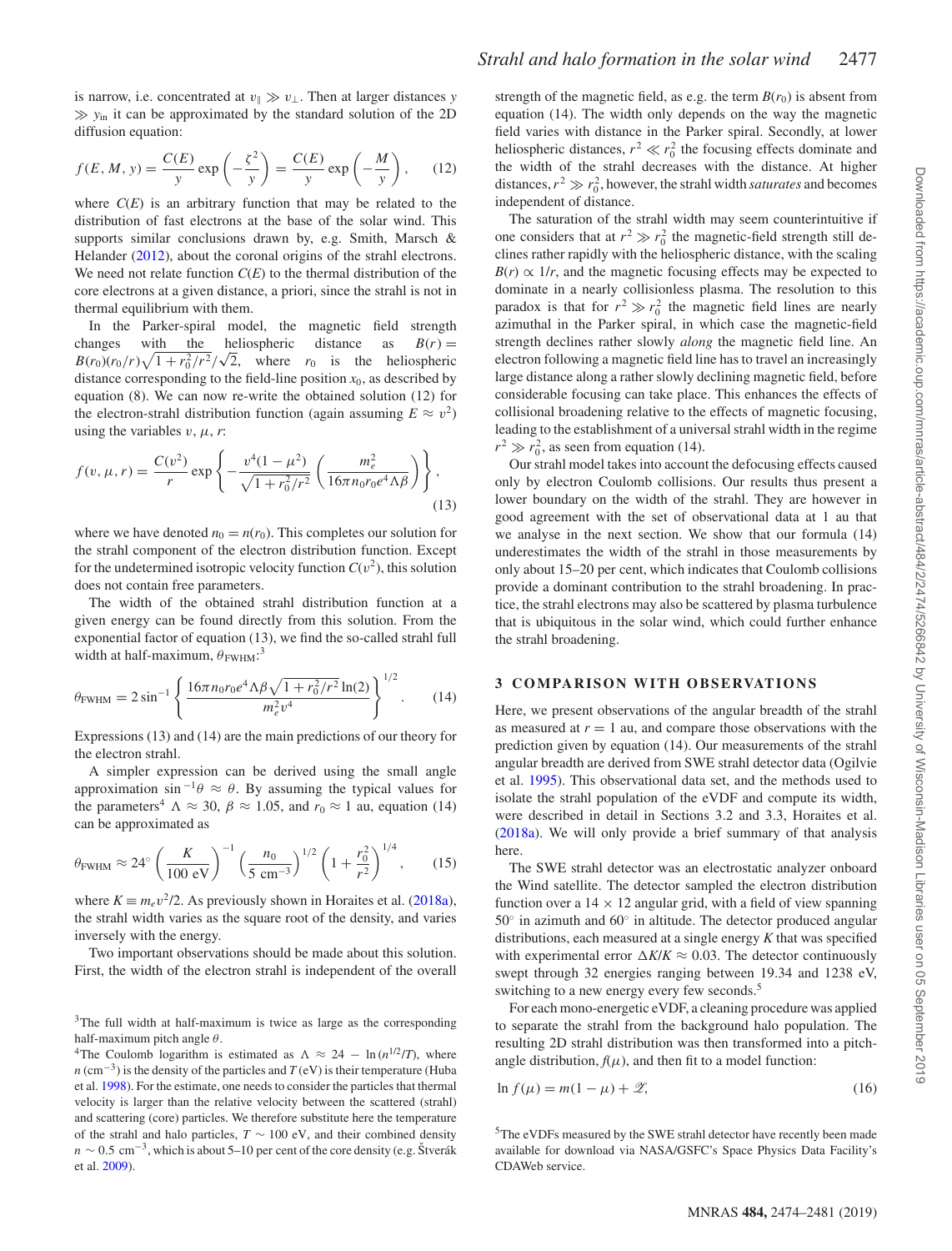where the parameters *m* and  $\mathscr Z$  are determined by the fit.<sup>6</sup> Our fit function, equation (16), is consistent with our model, equation (13). This is seen by noting that each strahl measurement was made at a fixed energy  $K =$  const., and that the strahl exists in the regime  $\mu \approx$ 1, where the approximation  $(1 - \mu^2) \approx 2(1 - \mu)$  can be applied. The strahl width  $\theta_{FWHM}$ , then follows immediately from equation (16) according to the formula:

$$
\theta_{\text{FWHM}} = 2\cos^{-1}\left\{1 + \ln(2)/m\right\}.\tag{17}
$$

Note that due to the resolution limit of the strahl detector  $(4°-5°$  per angular eVDF bin), the angular width  $\theta_{\rm FWHM}$  can only be reliably measured to a minimum of ∼5◦–10◦.

As in Horaites et al. [\(2018a\)](#page-6-6), we restrict our analysis to fast wind intervals, defined as the intervals where the solar wind speed  $v_{sw}$  is greater than 550 km s<sup>-1</sup>. The fast wind tends to exhibit a more pronounced strahl population than observed in the slow wind (e.g. Ogilvie et al. [2000\)](#page-7-10), so the strahl properties are therefore less subject to error introduced by signal-to-background noise. Each strahl eVDF was measured at a fixed energy *K*, and we only retain distributions for analysis if *K* was greater than 5 times the core thermal energy, as measured by SWE. We also require the magnetic field direction  $\hat{B}$ , as measured by Wind's MFI instrument (Lepping et al. [1995\)](#page-7-20), to fall within the strahl detector's limited field of view. Other basic selection criteria were applied, such as requiring a minimum number of data points before conducting a fit, and ignoring outlier fits with exceedingly large chi-squared values (reduced chi-squared *>*10). Before applying these criteria, we considered all data measured by the SWE strahl detector between 1995 January 1 and 2001 May 30.

The strahl widths measured by this procedure are compared with the analytical prediction given by equation (14), in Fig. [2.](#page-4-0) The (peak-normalized) joint probability distribution shown, which compares the 'expected' and 'measured'  $\theta_{FWHM}$ , is comprised of 100 000 width measurements of the fast wind strahl. To calculate the 'expected'  $\theta_{\text{FWHM}}$  from the data, we must extrapolate to find the values of  $n_0$  and  $r_0$  from the local parameters. The value of  $r_0$  is calculated according to equation (8), using the solar wind speed *vsw* as derived from the proton bulk speed measured by Wind/SWE, and assuming  $\omega_s = 2\pi/24.47 \text{ d}^{-1}$  (Snodgrass & Ulrich [1990\)](#page-7-21). We assume that the density *n* varies with heliocentric distance as  $n(r) \propto r^{-2}$ , consistent with a constant-speed solar wind, so that the density  $n_0 = n(r_0)$  can be extrapolated straightforwardly from the local density measured by Wind. Assuming as before that the alpha particle density is 5 per cent of the proton density  $n_p$ , we find that  $n_0$  can be estimated by the formula:

$$
n_0 = 1.1 n_p \left(\frac{r_0}{1 \text{ au}}\right)^{-2}.
$$
 (18)

Empirically, the value  $n_p$  in equation (18) is the local proton density as observed by SWE's Faraday cup at  $r = 1$  au.

We see that our analytic formula (14) shows a reasonably good agreement with the observed strahl broadening, although it slightly underestimates the width, by about 15–20 per cent. There may be several sources for the systematic error in our derivation. The discrepancy may result from the approximations that we used when we simplified equations (3) and (4), from our evaluation of the parameter *y* in equation (10) where we assumed that the solar wind speed is constant (see Appendix A), or from our

<sup>6</sup>Technically, we applied a non-linear fitting procedure that also specified the direction of the magnetic field  $\hat{B}$ . See Horaites et al. [\(2018a\)](#page-6-6) for details.

<span id="page-4-0"></span>

**Figure 2.** The electron-strahl width measured in the fast solar wind intervals (*y*-axis), as described in Horaites et al. [\(2018a\)](#page-6-6), compared with the analytic prediction (*x*-axis) given by equation (14). Here, we present the joint probability distribution of the 'measured' and 'expected' values of  $\theta_{\text{FWHM}}$ , normalizing each column of the distribution by that column's peak value. The most probable observed widths nearly agree with the predicted values, to within 15–20 per cent – the data would agree exactly if it fell on the solid diagonal line, shown for reference. As mentioned in the text,  $\theta_{\text{FWHM}}$  can only be resolved to a minimum of about ∼5◦–10◦, which helps explain the relatively large deviation seen between theory and experiment at very small widths.

idealized assumptions about the Parker spiral that do not take into account large-scale magnetic and density fluctuations (e.g. due to large-amplitude Alfvén waves, corotating interaction regions, magnetic discontinuities, shocks, etc.). Importantly, however, the discrepancy may also result from the fact that Coulomb collisions may not be the only mechanism that provides the electron pitchangle scattering. In the latter case, wave-particle interactions with ambient turbulence may possibly explain extra strahl broadening. Our analysis indicates that Coulomb collisions provide the primary scattering mechanism, however, as the strahl widths would be fully accounted for by an artificial increase of only 30–40 per cent in the diffusion coefficient (noting that  $\theta_{\text{FWHM}}$  scales as a square root of the diffusion coefficient).

## **4 THE ELECTRON HALO**

The halo population of the eVDF is formed from electrons with high energies,  $K \geq 50$  eV. Although it shares a similar energy regime with the strahl, the halo population is partly composed of electrons travelling in the *sunward* direction. In order to understand the origin of the near-isotropic halo distribution, it is therefore necessary to understand where these highly energetic electrons, which travel large distances without collisions, originate. In our view, the halo may be composed from some of the electrons that run away from the Sun as an electron strahl, but later end up on magnetic field lines leading them back to the Sun. The halo electrons are therefore not produced locally, rather, they are the electrons trapped by magnetic field lines on *global* heliospheric scales (∼10–20 au).

The idea that the halo electrons are defined by plasma organization on a global heliospheric scale has been entertained previously. For instance, in Scudder & Olbert [\(1979\)](#page-7-1), it was suggested that fast electrons can be scattered back by Coulomb collisions at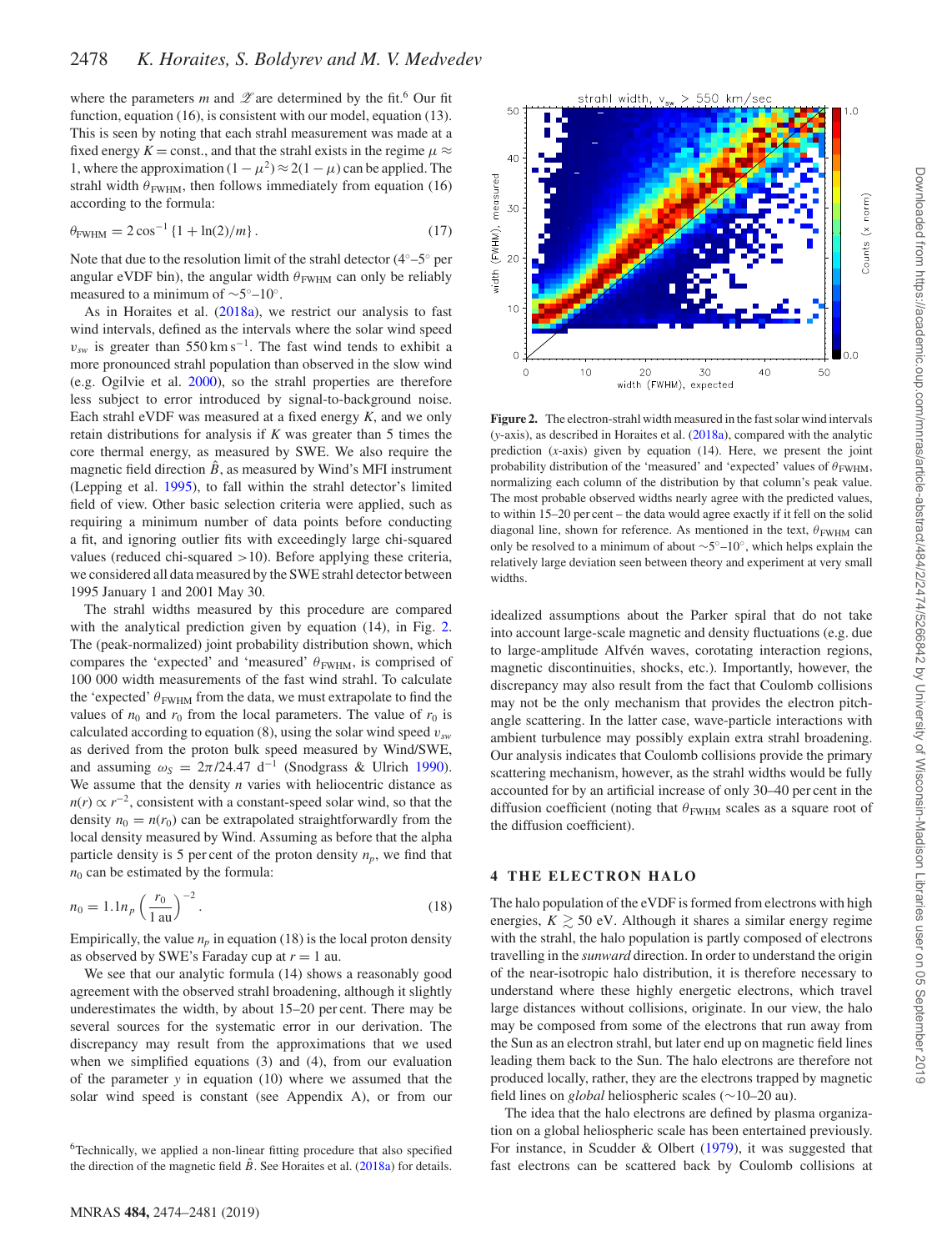<span id="page-5-0"></span>

**Figure 3.** Schematic diagram showing how the strahl electrons can evolve, at times labelled (A)–(D), to form a halo population as they travel around a closed magnetic loop. At (A), the electrons have been collimated into a narrow strahl by rapidly diverging magnetic field lines. At (B), the strahl population has been narrowed further as a result of travelling through a weakening magnetic field; however, angular diffusion has made the distribution broader than if the magnetic moment were conserved, thus leading to the *universal strahl* given by equation (14). At (C), the electrons are broadened by the strengthening magnetic field they experience as they travel towards the Sun; although the magnetic field is similar to (A), the distribution is significantly broader here due to the angular diffusion experienced in transit. At (D), the broadened sunward-moving distribution has been reflected to move antisunward, due to the magnetic mirror effect. The combined distributions (C) and (D) are observed at the same physical location to form a near-isotropic halo.

large distances. Our present treatment, however, demonstrates that the classical Coulomb collisions arrest the magnetic focusing of 100 eV electrons at about 24◦ *independently* of the distance, and therefore they cannot easily explain backscattering. Large-angle, non-diffuse Coulomb scattering, on the other hand, is known to be reduced compared to the leading diffusive effect by a small factor  $∼1/\Lambda$  (e.g. Li & Petrasso [1993\)](#page-7-22), and it therefore should not be relevant either. Strong backscattering may alternatively be provided by interactions of the electron beam with strong plasma turbulence. Our results in the previous section, however, show that at least for the considered set of measurements the strahl width is rather close to the Coulomb prediction, leaving little room for anomalous turbulent broadening.

In our present discussion, we therefore do not specify how exactly the runaway electrons get reflected or redirected to magnetic field lines guiding them back to the Sun (a discussion of various possibilities may be found in, e.g. Gosling et al. [1993,](#page-6-12) [2001\)](#page-6-13). We simply assume that such closed trajectories of fast electrons exist. As a cartoon example, we may envision closed magneticfield lines that would be perfect candidates for turning back the fast and nearly collisionless electrons escaping from the Sun. This situation is schematically shown in Fig. [3.](#page-5-0)

We now demonstrate that this scenario naturally produces symmetric halo distributions. Consider fast electrons that travel from the Sun and form a narrow strahl at point A in Fig. [3.](#page-5-0) According to our discussion in the previous section, at travel distances exceeding 1 au the strahl electrons of 100 eV will have a broadening angle  $\theta_{\text{FWHM}, B} \approx 24^{\circ}$  (equation 15). Let us denote the heliospheric distance corresponding to the farthest point of their travel, B, as *r*∗. When these electrons travel back to the Sun, the increasing magnetic field defocuses those electrons, broadening their distribution. Consider the returning electrons ( $\mu$  < 0) reaching point C whose heliospheric distance is  $r \ll r_*$ . The total travelled

# *Strahl and halo formation in the solar wind* 2479

distance for such electrons is therefore  $2r_*,$  and from equation (10) we obtain

$$
y \approx \left(\frac{16\sqrt{2\pi}e^4\Lambda\beta n(x_0)}{m_e^2EB(x_0)}\right)2r_*.
$$
 (19)

Substituting this into equation (12), we derive the distribution function of these electrons:

$$
f(v, \mu, r) = \frac{C(v^2)}{2r_*} \exp \left\{ -\frac{v^4(1-\mu^2)}{\sqrt{1+r_0^2/r^2}} \left( \frac{m_e^2 r}{16\pi n_0 r_0 e^4 \Lambda \beta 2r_*} \right) \right\}.
$$
\n(20)

From this expression, we see that the broadening angle of the returning electrons becomes

$$
\theta_{\text{FWHM}} = 2 \sin^{-1} \left\{ \frac{16 \pi n_0 r_0 e^4 \Lambda \beta \sqrt{1 + r_0^2 / r^2} \ln(2) (2r_*/r)}{m_e^2 v^4} \right\}^{1/2}.
$$
\n(2)

For an estimate, let us assume  $r \sim r_0 \sim 1$  au,  $n_0 = 5$  cm<sup>-3</sup>, and  $K = 100$  eV. It is then easy to see that the broadening angle  $(21)$ becomes 180◦ already for the turning distance of*r*<sup>∗</sup> ≈ 8 au. For even larger turning distances, the broadening angle of the distribution of returning electrons approaches 180◦ before the particles reach point C, so that at point C the distribution is isotropic:  $\theta_{FWHM, C} = 180^\circ$ . As these electrons get reflected back by the even stronger field they experience closer to the Sun, they form an identical  $(f(\mu) = f(-\mu))$ distribution with width  $\theta_{\text{FWHM}, D} = \theta_{\text{FWHM}, C}$ . We thus see that just one bounce of highly energetic electrons caught in the magnetic bottle formed by a closed global-scale loop is enough to generate a symmetric halo distribution.<sup>7</sup>

We also point out that our explanation for the halo distribution is not sensitive to the particular origin of the fast sunward-propagating electrons. No matter what their source is, and no matter how narrow their initial distribution at large heliospheric distances is, if these electrons have a chance to reach significantly lower heliospheric distances, the magnetic defocusing and Coulomb pitchangle scattering effects would turn their distribution into a nearly isotropic halo.

Obviously, if the fast electrons could be trapped for a long time and allowed to bounce many times, they would eventually thermalize and form a Gaussian distribution. However, the pitchangle scattering of fast electrons by relatively cold electrons and ions of the core distribution is much more efficient than the electron energy exchange. The fast electrons, though they have sufficient time to isotropize, cannot thermalize before the guiding field lines are advected out by the expanding solar wind.

In our calculations, Coulomb collisions provided the only source of angular diffusion of the halo and strahl. Our picture does not invoke any other mechanisms of pitch-angle scattering. In practice, however, the effective broadening may be somewhat larger due to electron scattering produced by turbulence. Such extra scattering will, obviously, be even more favourable for the formation of isotropic halo distributions.

 $\overline{1}$ 

<sup>&</sup>lt;sup>7</sup>Strictly speaking, the derivation of our formula (20) is valid only for 1 −  $\mu^2 \ll 1$ . We, however, may extrapolate it qualitatively to  $1 - \mu^2 \sim 1$ , as at the point where our approach breaks down, the distribution already becomes effectively isotropic.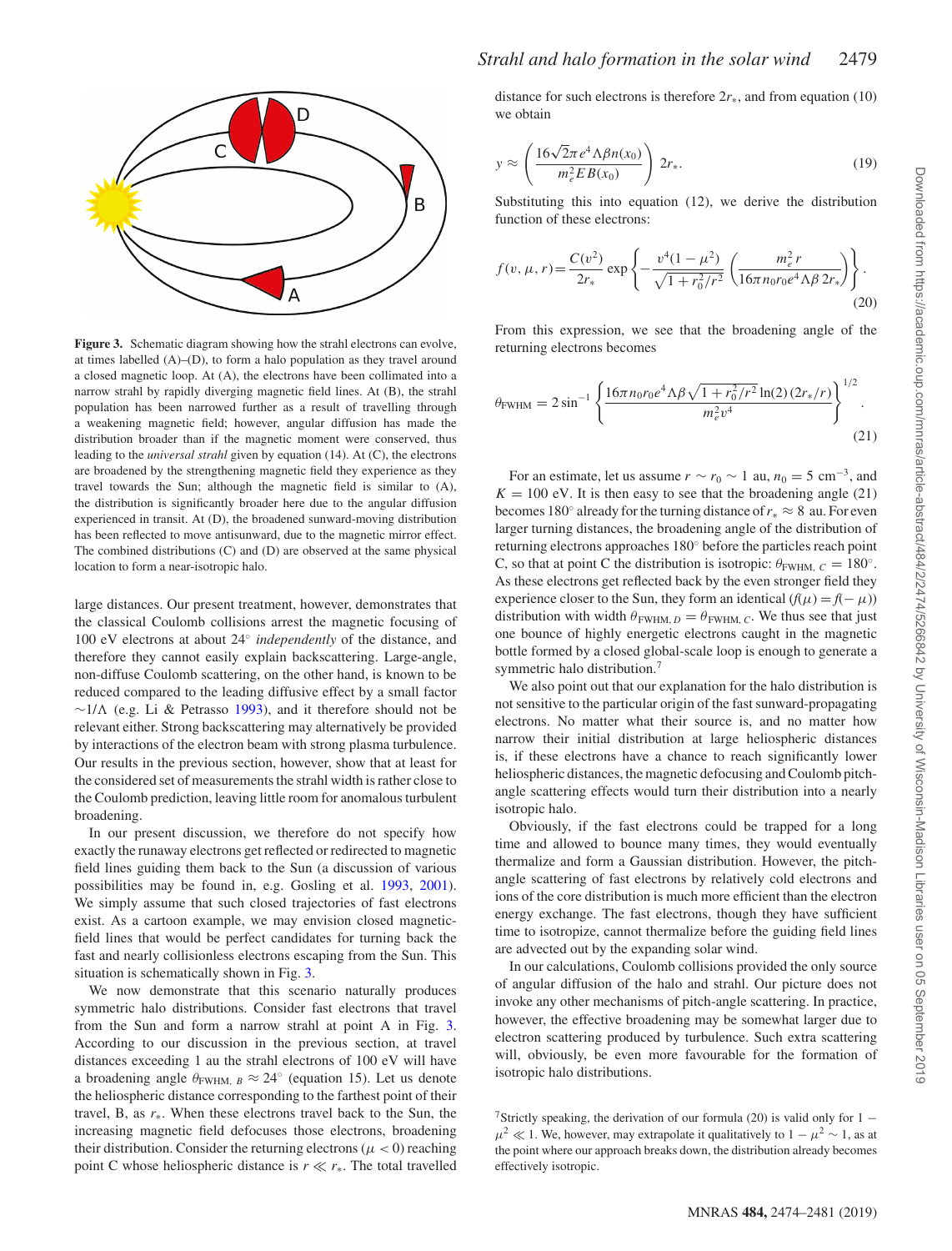# **5 CONCLUSIONS**

We have presented a kinetic theory of electron strahl in the solar wind, and a model of the electron halo formation at energies  $10\,{\rm eV} \lesssim$  $K \lesssim 200 \text{ eV}$ . In our theory, the strahl is modelled as a weakly collisional population of runaway electrons, which propagate along the lines of a spatially weakening magnetic field forming the azimuthally symmetric Parker spiral. Similarly to many treatments in the past (e.g. Scudder & Olbert [1979;](#page-7-1) Lemons & Feldman [1983;](#page-7-9) Lie-Svendsen, Hansteen & Leer [1997;](#page-7-23) Pierrard, Maksimovic & Lemaire [1999,](#page-7-24) [2001;](#page-7-25) Landi, Matteini & Pantellini [2012;](#page-7-26) Smith et al. [2012;](#page-7-18) Pierrard et al. [2016\)](#page-7-27), we based our discussion of strahl broadening on Coulomb collisions. We find that Coulomb scattering counteracts magnetic focusing effects, thus efficiently limiting the attainable beam collimation. For a beam energy of  $∼100$  eV and an ambient plasma density of  $\sim$ 5 cm<sup>-3</sup>, we estimate that the strahl will not typically be narrower than about 24◦ in the outer heliosphere. If an electron beam collimated this way can be directed back to the Sun (say, by following a closed magnetic field line), its distribution will become efficiently isotropized by the combined effects of collisions and magnetic defocusing. In our model, the electron halo population is thus not produced *in situ*, but rather it originates from runaway strahl electrons trapped in a magnetic field on global heliospheric scales (∼10–20 au). As energetic particles are isotropized by pitch-angle scattering much faster than they get thermalized, the resulting halo distribution is isotropic but not necessarily Gaussian. The particular shape of the halo energy distribution,  $C(v^2)$ , is not predicted by our model; rather it can be a signature of the particle heating processes operating in the base of the solar wind.

We have demonstrated that our theory of strahl formation agrees reasonably well with observations at 1 au, down to the broadening angle of about 10◦ that approximately corresponds to the electron energies  $K \sim 200-300$  eV. The available set of data does not allow us to address smaller broadening angles (due to limits on angular resolution) and, correspondingly, higher electron energies. Our analytic result (15) would, however, predict rather narrow collimation angles of the order of  $\theta_{\text{FWHM}} \sim 2.24$  for the high energies  $K \sim 1$  keV, indicating a rather weak Coulomb broadening.

The angular width of the returning population, which forms a halo at 1 au, is similarly predicted to be narrower at higher energies. For a given returning distance, e.g. *r*<sup>∗</sup> ∼ 20 au, equation (21) shows that above some finite energy  $K \gtrsim 200$  eV the halo distribution at 1 au will become appreciably narrow ( $\theta_{\text{FWHM}} < 180^{\circ}$ ). We therefore see that very energetic electrons may require some mechanism of non-Coulomb (anomalous) scattering in order to produce an isotropic halo population.

In our observational analysis, we focused on explaining the angular width of the strahl as observed at 1 au. The SWE strahl detector specialized in sampling high-resolution eVDFs at 1 au, so our data were particularly suited to examining the angular width. A more comprehensive analysis is required to compare other strahl properties with our model. For instance, the variation of the strahl amplitude with distance and its energy variation  $C(v^2)$  remain to be addressed in future studies. We note also that in our analysis, the expressions for the halo and strahl are both derived from the same equation (12), so that the appearance of the same function  $C(v^2)$  in equations (13) and (20) may help explain the well-known observation (see e.g. Štverák et al.  $2009$ ) that these populations have similar energy profiles.

Our strahl model is rooted in basic physical phenomena that are known to be relevant in the heliosphere. Assuming that strahl particles travel along a Parker spiral field, and assuming the diffusion of the distribution is provided by Coulomb collisions alone, we have derived an analytic expression for the strahl distribution. Our formula for the strahl width, equation (14), contains no free parameters and thus serves as a useful basis with respect to which other theories of strahl diffusion may be compared. Our observational analysis shows that indeed Coulomb scattering can almost fully account for the observed strahl width at 1 au. We developed a halo model to see how far this simple picture, based only on Coulomb collisions, can be carried. Although the halo model presented here is more speculative – for instance because we have not specified the precise mechanism that allows antisunward streaming particles to head back towards the Sun – it is encouraging to see that the spatial evolution of the magnetic field could conceivably account for the isotropy of the halo population. We believe that this work may spur future progress in explaining the properties of both suprathermal populations, the strahl and halo, in a unified physical model.

## **ACKNOWLEDGEMENTS**

The work of KH and SB was supported by the National Science Foundation under the grant no. NSF PHY-1707272 and by National Aeronautics and Space Administration under the grant no. NASA 80NSSC18K0646. SB was also partly supported by the Department of Energy grant No. DE-SC0018266, and by the Vilas Associates Award from the University of Wisconsin - Madison. MM acknowledges the DOE grant No. DE-SC0016368 and the Department of Energy EPSCOR grant No. DE-SC0019474.

#### **REFERENCES**

- <span id="page-6-4"></span>An[derson B. R., Skoug R. M., Steinberg J. T., McComas D. J., 2012,](http://dx.doi.org/10.1029/2011JA017269) J. Geophys. Res. (Space Phys.), 117, A04107
- <span id="page-6-5"></span>Bale S. D., Pulupa M., Salem C., Chen C. H. K., Quataert E., 2013, [ApJ,](http://dx.doi.org/10.1088/2041-8205/769/2/L22) 769, L22
- <span id="page-6-15"></span>Biskamp D., 2003, Magnetohydrodynamic Turbulence. Cambridge Univ. Press, Cambridge
- <span id="page-6-8"></span>Che H., Goldstein M. L., 2014, [ApJ,](http://dx.doi.org/10.1088/2041-8205/795/2/L38) 795, L38
- <span id="page-6-7"></span>Che H., Goldstein M. L., Viñas A. F., 2014, [Phys. Rev. Lett.,](http://dx.doi.org/10.1103/PhysRevLett.112.061101) 112, 061101
- <span id="page-6-0"></span>Feldman W. C., Asbridge J. R., Bame S. J., Montgomery M. D., Gary S. P., 1975, [J. Geophys. Res.,](http://dx.doi.org/10.1029/JA080i031p04181) 80, 4181
- <span id="page-6-3"></span>Feldman W. C., Asbridge J. R., Bame S. J., Gosling J. T., Lemons D. S., 1978, [J. Geophys. Res.,](http://dx.doi.org/10.1029/JA083iA11p05285) 83, 5285
- <span id="page-6-1"></span>Ga[ry S. P., Feldman W. C., Forslund D. W., Montgomery M. D., 1975,](http://dx.doi.org/10.1029/JA080i031p04197) J. Geophys. Res., 80, 4197
- <span id="page-6-2"></span>Ga[ry S. P., Scime E. E., Phillips J. L., Feldman W. C., 1994,](http://dx.doi.org/10.1029/94JA02067) J. Geophys. Res., 99, 23391
- <span id="page-6-12"></span>Gosling J. T., Bame S. J., Feldman W. C., McComas D. J., Phillips J. L., Goldstein B. E., 1993, [Geophys. Res. Lett.,](http://dx.doi.org/10.1029/93GL02489) 20, 2335
- <span id="page-6-13"></span>Gosling J. T., Skoug R. M., Feldman W. C., 2001, [Geophys. Res. Lett.,](http://dx.doi.org/10.1029/2001GL013758) 28, 4155
- <span id="page-6-10"></span>Graham G. A. et al., 2017, [J. Geophys. Res. \(Space Phys.\),](http://dx.doi.org/10.1002/2016JA023656) 122, 3858
- <span id="page-6-11"></span>Graham G. A., Rae I. J., Owen C. J., Walsh A. P., 2018, [ApJ,](http://dx.doi.org/10.3847/1538-4357/aaaf1b) 855, 40
- <span id="page-6-14"></span>Helander P., Sigmar D. J., 2002, Collisional Transport in Magnetized Plasmas. Cambridge Univ. Press, Cambridge
- <span id="page-6-6"></span>Horaites K., Boldyrev S., Wilson L. B., III, Viñas A. F., Merka J., 2018a, [MNRAS,](http://dx.doi.org/10.1093/mnras/stx2555) 474, 115
- <span id="page-6-9"></span>Horaites K., Astfalk P., Boldyrev S., Jenko F., 2018b, [MNRAS,](http://dx.doi.org/10.1093/mnras/sty1808) 480, 1499
- <span id="page-6-16"></span>Huba J., 1998, Naval Research U. S. O., (U.S.) N. R. L., NRL Plasma Formulary. NRL publication, Naval Research Laboratory, Available at: [http://books.google.com/books?id = h5CacQAACAAJ](http://books.google.com/books?id=h5CacQAACAAJ)
- <span id="page-6-17"></span>Köhnlein W., 1996, [Sol. Phys.,](http://dx.doi.org/10.1007/BF00153841) 169, 209